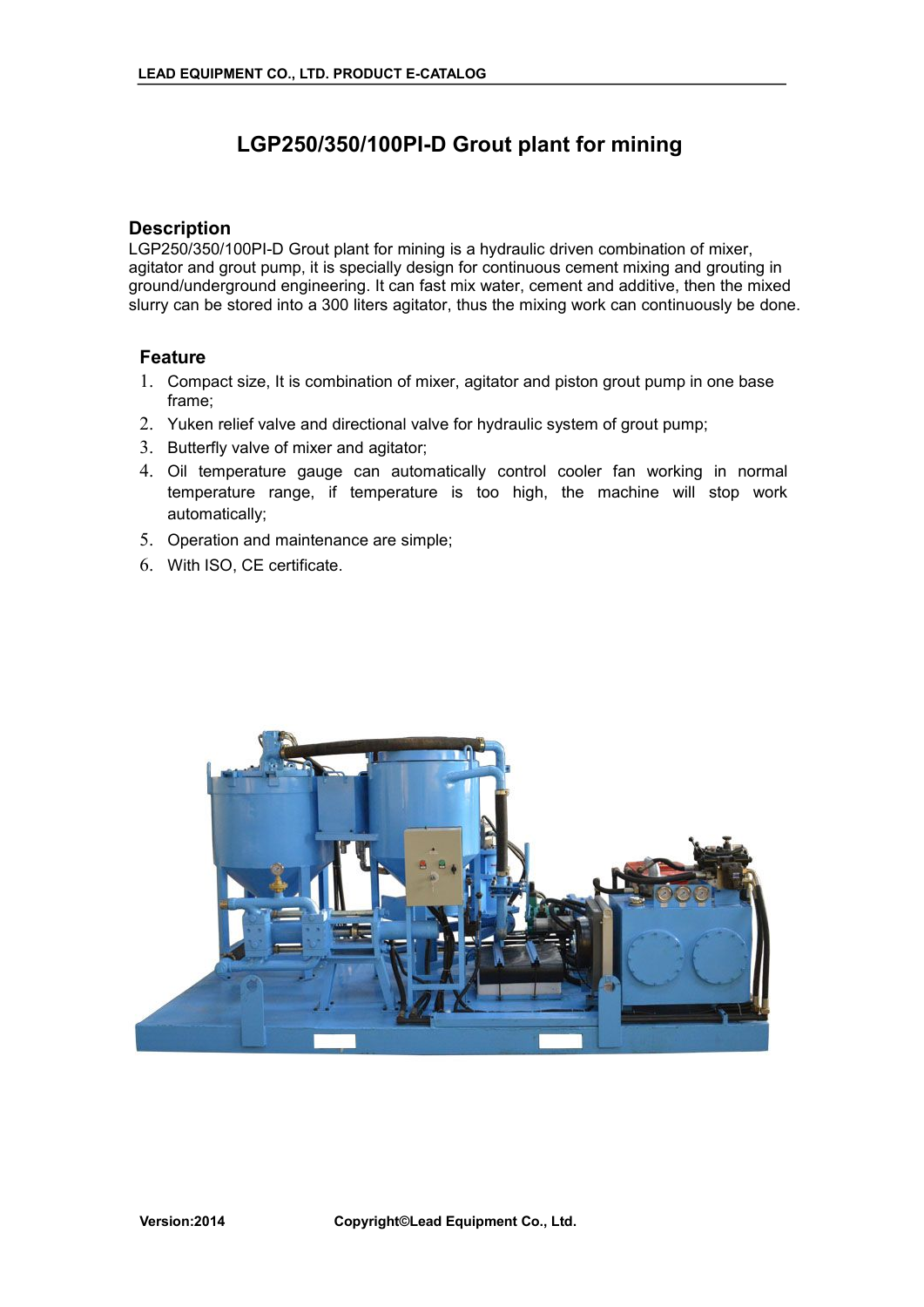# **LEAD EQUIPMENT CO., LTD. PRODUCT E-CATALOG**

| LEAD EQUIPMENT CO., LTD. PRODUCT E-CATALOG<br><b>Technical data</b><br><b>Description</b><br><b>Data</b> |
|----------------------------------------------------------------------------------------------------------|
|                                                                                                          |
|                                                                                                          |
|                                                                                                          |
|                                                                                                          |
|                                                                                                          |
|                                                                                                          |
|                                                                                                          |
| Grout plant for mining type<br>LGP250/350/100PI-D                                                        |
| <b>Mixer Volume</b><br>250L                                                                              |
| 4 m3/h<br>Mixer production(w/c ratio=1)                                                                  |
| Circulation capacity<br>1200l/min                                                                        |
| Suitable W/C Ratio<br>$0.5$ to 1                                                                         |
| <b>Agitator Volume</b><br>350L                                                                           |
| <b>Agitator Speed</b><br>36rpm                                                                           |
| Water tank<br>60L                                                                                        |
| <b>Grout Pump Type</b><br>LGH90                                                                          |
| 100L<br>Grout pump output(Max.)                                                                          |
| Grout pump work pressure<br>10MPa                                                                        |
| <b>Grout Station Overall dimension</b><br>3300x1650x1500mm                                               |
| <b>Grout Station Weight</b><br>1400kgs                                                                   |
| Note:MAT250/350/60HD is a combination of mixer, agitator and grout pump in one base frame                |

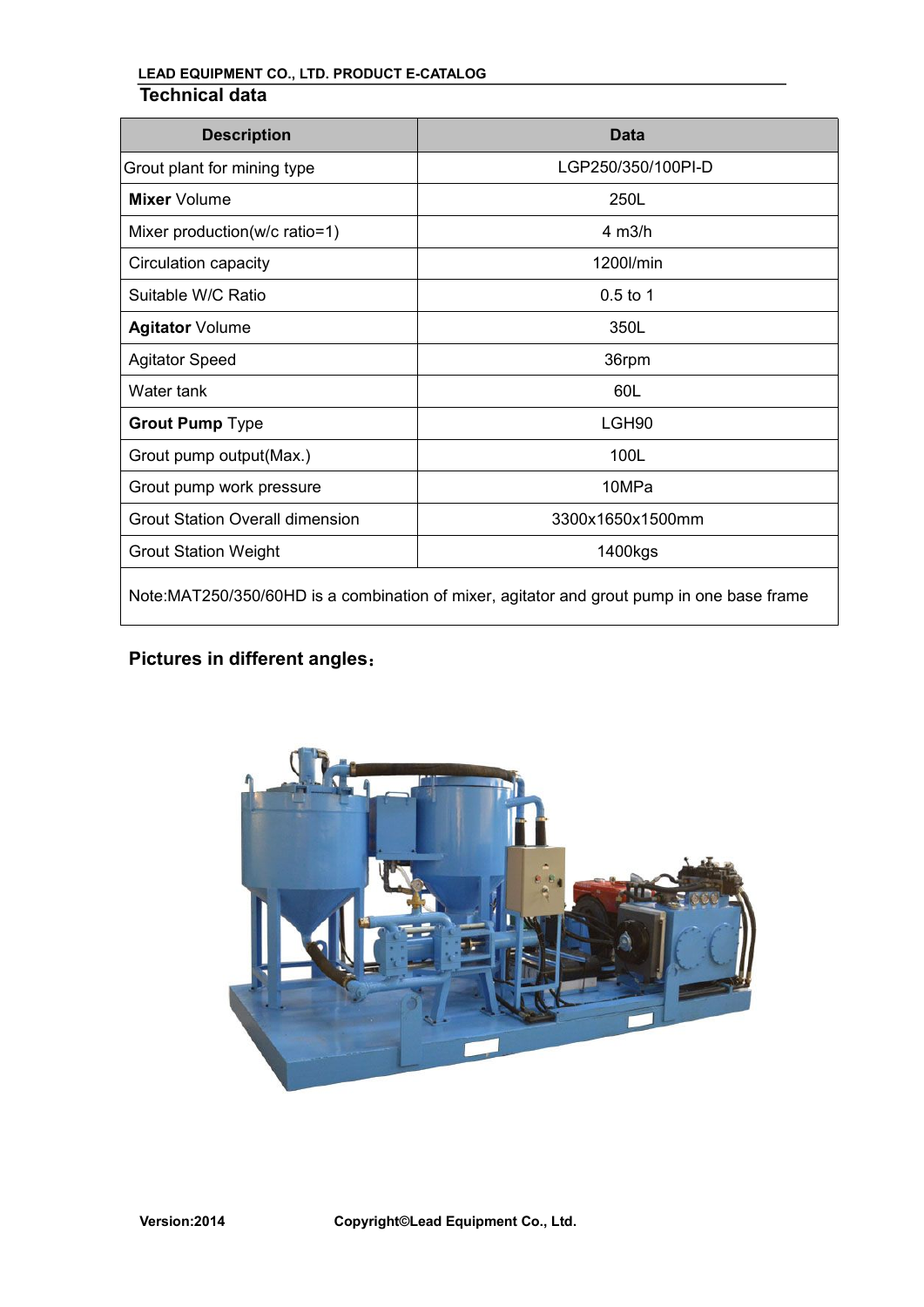

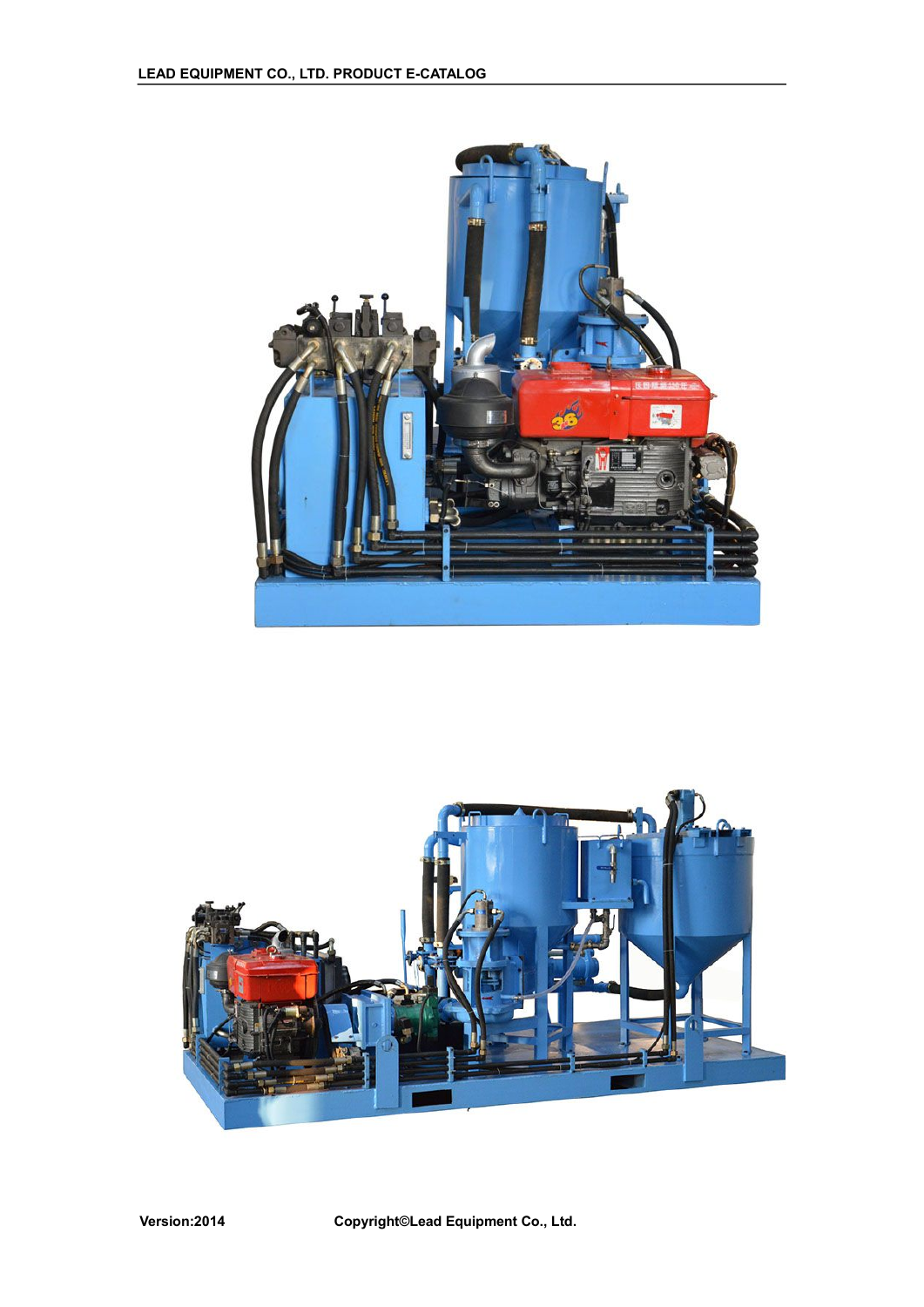

# **Detailed parts**



**Version:2014 Copyright©Lead Equipment Co., Ltd.**